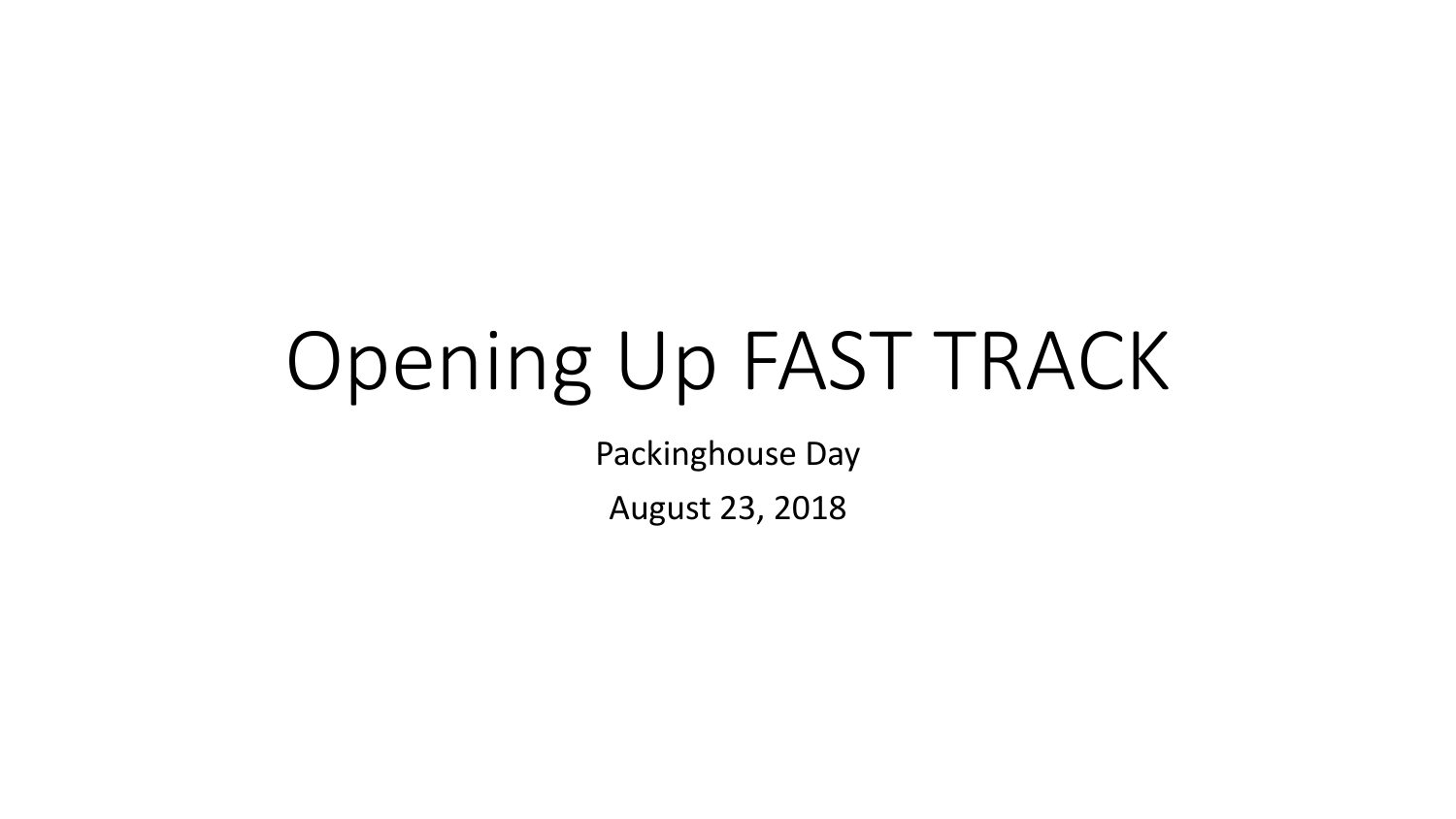#### Changes to FAST TRACK that impact Suites I, II and III

- Selections will remain in Tier I (Trial Stage) until promoted to Tier II (commercial production) via the exercise of an Option by one or more Tier I Growers.
- Any Selection from Suites I, II and III in Tier II will immediately be available to Tier III Growers who have signed a Tier III Grower Agreement
	- Tier II is commercial production available only to those who participated in Tier I and who executed a Tier II Grower Agreement. Tier II growers pay a royalty of \$1.70/tree
	- Tier III is open to any grower who wishes to execute a Tier III Grower Agreement. Tier III growers did not participate in Tier I. Tier III growers pay a royalty of  $\S$ 2.75/tree.
	- The Five Year Head Start has been rescinded.
		- This ensures that any grower interested in planting FAST TRACK selections and varieties can do so at any time. Nobody is excluded. The Grower simply has to execute the appropriate agreement.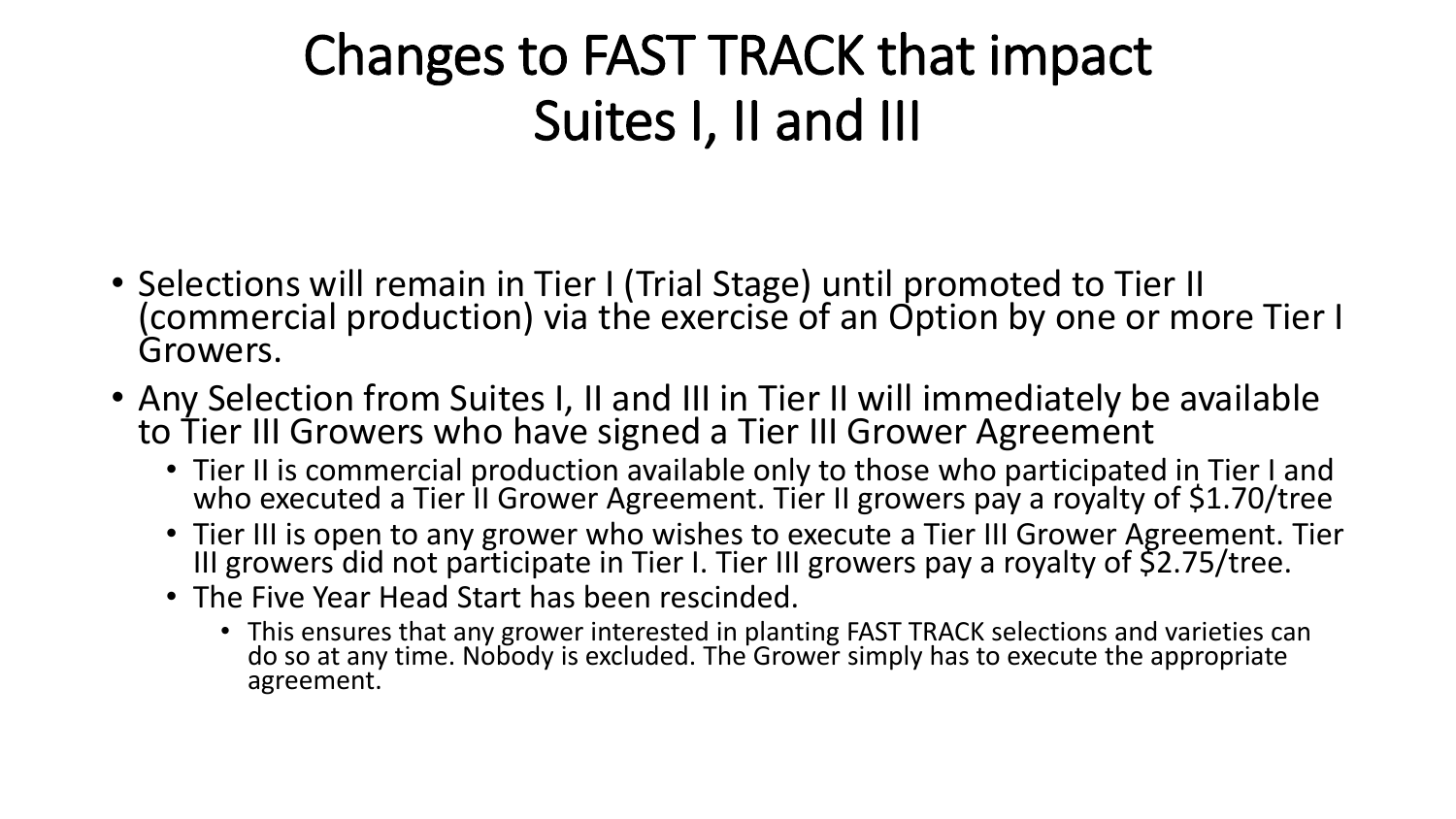## Citrus Nurseries

- Nurseries may execute a Tier II Nursery license for any FAST TRACK selection in Tier II at any time.
	- Sales are limited to growers who have executed a Tier II or Tier III Grower License. This must be verified with NVDMC prior to the sale.
	- Orders may not be taken for trees until the grower license has been verified.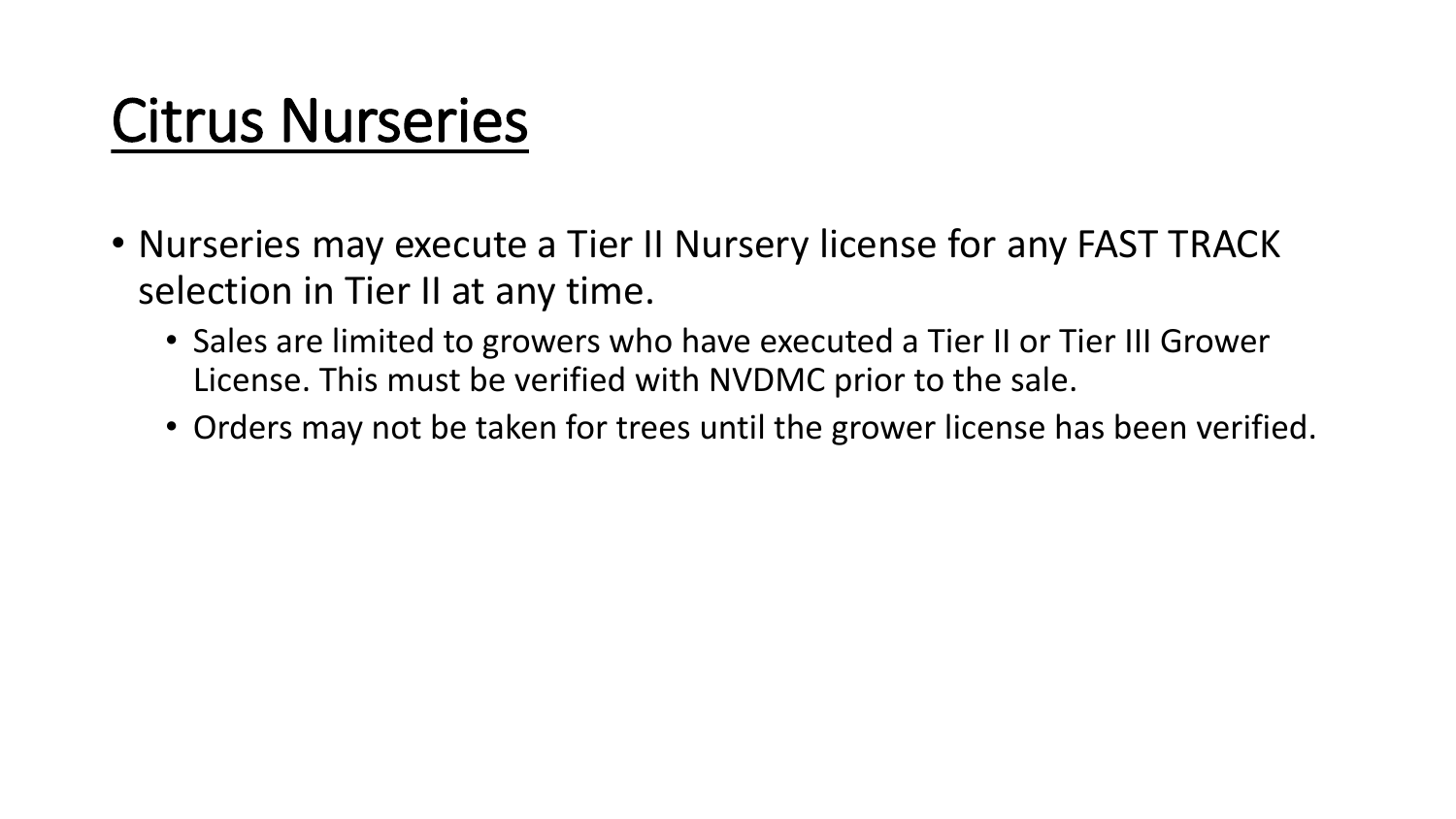## Citrus Packers

- Packers will be required to execute a Packer license for Tier II and Tier III varieties.
- The packer license essentially requires the Packer to verify the license of the grower before accepting, packing and marketing the fruit.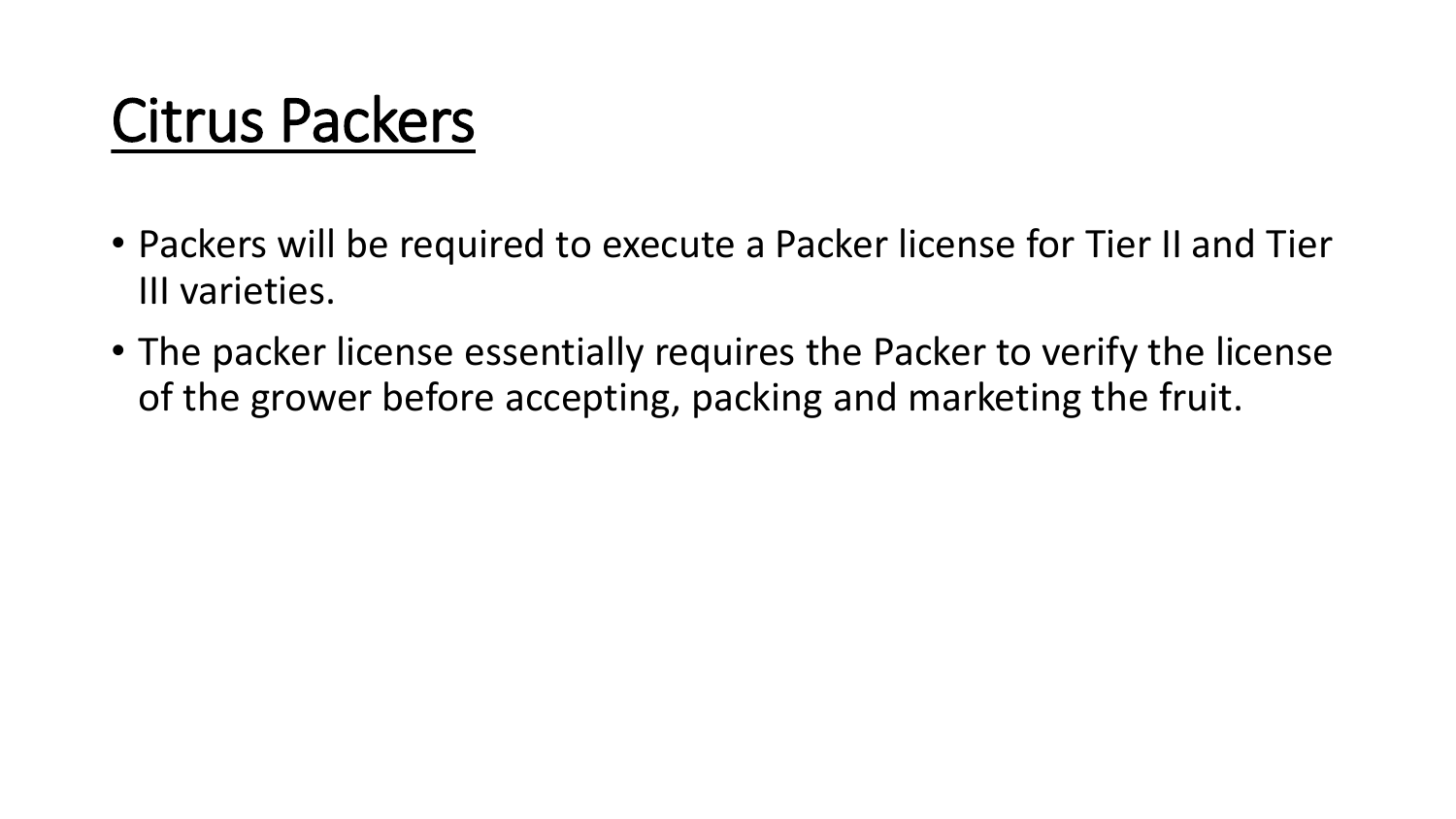### Comparison of Previous vs New (next Suites)

| <b>Topic</b>                      | <b>Original Plan</b>                                                                                                                                                                                                                           | <b>Revised Plan</b>                                                                                                                                                                                                                                                                                                                                                                                                                                        |
|-----------------------------------|------------------------------------------------------------------------------------------------------------------------------------------------------------------------------------------------------------------------------------------------|------------------------------------------------------------------------------------------------------------------------------------------------------------------------------------------------------------------------------------------------------------------------------------------------------------------------------------------------------------------------------------------------------------------------------------------------------------|
| Incentives for Registered Growers | Five year Head Start as an incentive to plant highly<br>experimental selections and to help identify winners.<br>Lower royalties for those who register and assist in the trial<br>stage.                                                      | We will maintain the lower royalty incentive for those who<br>register early and assist in the trial stage, but will no longer<br>maintain the five-year Head Start. Opportunities will be<br>widely publicized for 6 months. Growers who enter after<br>the early registration period may enter program<br>immediately, but at a Tier III (higher) royalty rate.<br>Five-year head start is eliminated. Anyone interested can<br>participate at any time. |
| <b>Registration Fees</b>          | \$50 per Selection. Paid at execution of grower registration.                                                                                                                                                                                  | \$150.00 per selection paid at execution of FAST TRACK<br>grower registration.<br>Eliminates shortages. Resolves cash flow issues.                                                                                                                                                                                                                                                                                                                         |
| <b>Budwood Supply</b>             | Selections are promoted to FAST TRACK. An Industry<br>announcement is made. Propagating Nurseries are<br>identified through FNGLA. Budwood is distributed to these<br>nurseries. BW increase begins. This resulted in delays and<br>shortages. | 100 nursery increase trees are prepared in advance of any<br>announcement or offering to industry. These trees will be<br>equitably distributed to interested nurseries. Then the<br>industry announcement is made and registration begins.<br>This ensures better supply of plant material and fewer<br>delays.                                                                                                                                           |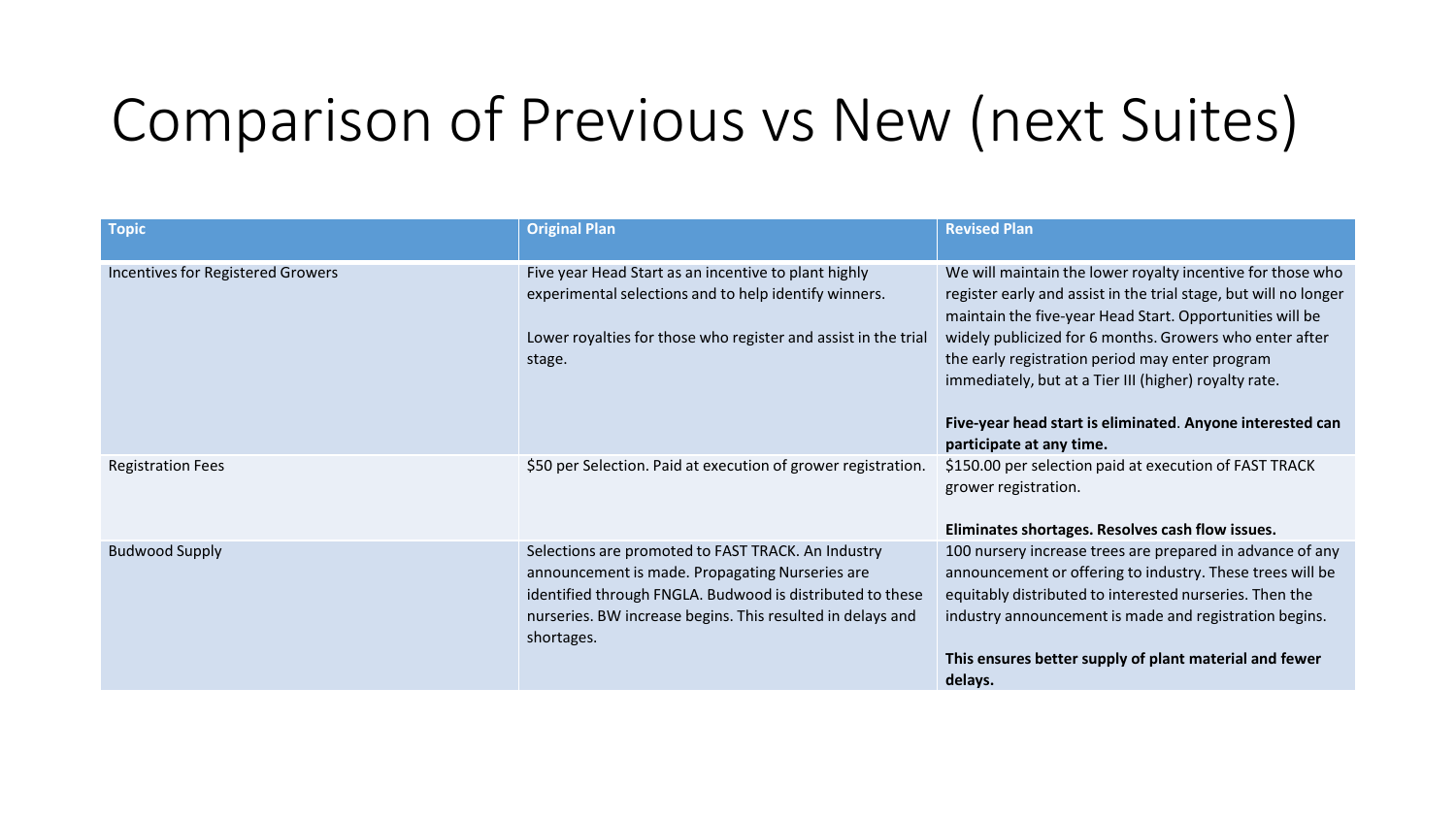#### Comparison – Cont.

| <b>Topic</b>            | <b>Original Plan</b>                                                                                                                                                                                           | <b>Revised Plan</b>                                                                                                                                                                                                                                                                                                                                                  |
|-------------------------|----------------------------------------------------------------------------------------------------------------------------------------------------------------------------------------------------------------|----------------------------------------------------------------------------------------------------------------------------------------------------------------------------------------------------------------------------------------------------------------------------------------------------------------------------------------------------------------------|
| Tier System.            | Tier I is trial stage. Limit 30 trees. Tier II is commercial<br>production only for those from Tier I. Tier III is open<br>commercial availability at higher royalty after expiration of<br>5-year head start. | Growers who register in the early registration are Tier I/II<br>growers. Growers decide how much to plant. They can<br>plant small trial, a larger trial or any commercial scale.<br>After early registration deadline passes (1 <sup>st</sup> six months),<br>Tier III registration opens automatically. No delay.<br>Growers are in control of planting decisions. |
| Administration          | NVDMC manages the license and invoicing processes. This<br>is administratively burdensome. Large number of order<br>changes due to variation in nursery orders outside<br>NVDMC's control.                     | NVDMC will continue to manage the license process.<br>However, NVDMC will not do any invoicing for trees.<br>Growers will order trees directly from nursery.<br>This streamlines the process. Orders & Accounting are<br>between grower and nursery. Get NVDMC out of the<br>middle.                                                                                 |
| <b>Citrus Nurseries</b> | The Plan limited nurseries in Tier I. However, any nursery<br>could execute Tier II and Tier III agreements when varieties<br>moved into that stage.                                                           | Nursery Agreements will be available to any nursery during<br>the combined Tier I/II stage. This same agreement will<br>cover Tier III growers after the expiration of the Early<br>Registration stage (first 6 months). Licensed nurseries will<br>be provided a list of Early Registered Growers, as they will<br>pay the lower royalty.                           |